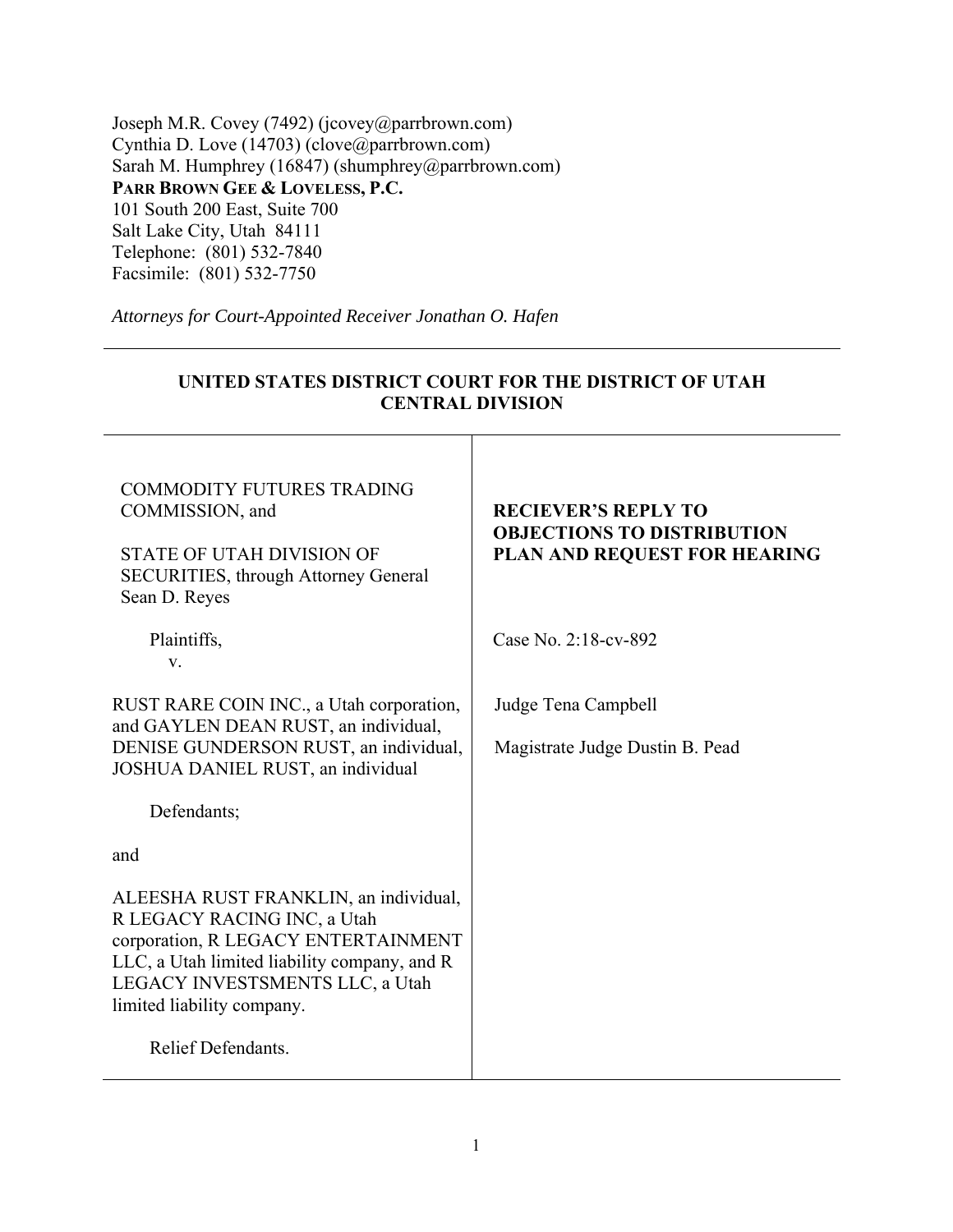Jonathan O. Hafen, the court-Appointed Receiver (the "Receiver") for the assets of Rust Rare Coin, Inc. ("RRC"), Gaylen D. Rust, Denise G. Rust, and Joshua D. Rust (collectively, "Defendants") and Aleesha rust Franklin, R Legacy Racing Inc., R Legacy Entertainment LLC, and R Legacy Investments LLC (collectively, "Relief Defendants" and, together with Defendants "Receivership Defendants"), respectfully requests that the Court set hearing dates to rule on all objections (the "Objections") that have been submitted against Receiver's Proposed Distribution Plan, Objection Procedure, and Claim Analysis ("Proposed Distribution Plan"), and allow the Receiver to move forward with Distribution consistent with the Courts rulings. As described below, the Receiver respectfully suggests that the Court set three hearing dates, grouping similar Objections together for a more efficient resolution.<sup>1</sup>

On April 30, 2020, following a motion by the Receiver, the Court established an Objection Procedure through which nonparties could object to the Receiver's Proposed Distribution Plan. *See* Dkt. No. 302. Pursuant to this Objection Procedure the Receiver lodged all nonparty Objections submitted to the Receiver and provided notice to all interested parties through his mailing matrix and by posting the Objections on his website.

On July 8, 2020, the Court entered a Briefing Order ("Order") instructing the Receiver to respond to the twelve lodged Objections. *See* Dkt. No. 326. The Receiver was also instructed in this Order to remotely meet and confer with objectors about their preferences concerning hearing logistics considering the COVID-19 pandemic and to report back to the Court the Receiver's suggestions for hearings considering objectors' preferences.

Through this reply, and consistent with the Court's Briefing Order, the Receiver hereby responds to the twelve Objections lodged against the Receivers Proposed Distribution Plan and

<sup>&</sup>lt;sup>1</sup> Of course, the Receiver is happy to accommodate any schedule the Court believes will be most efficient.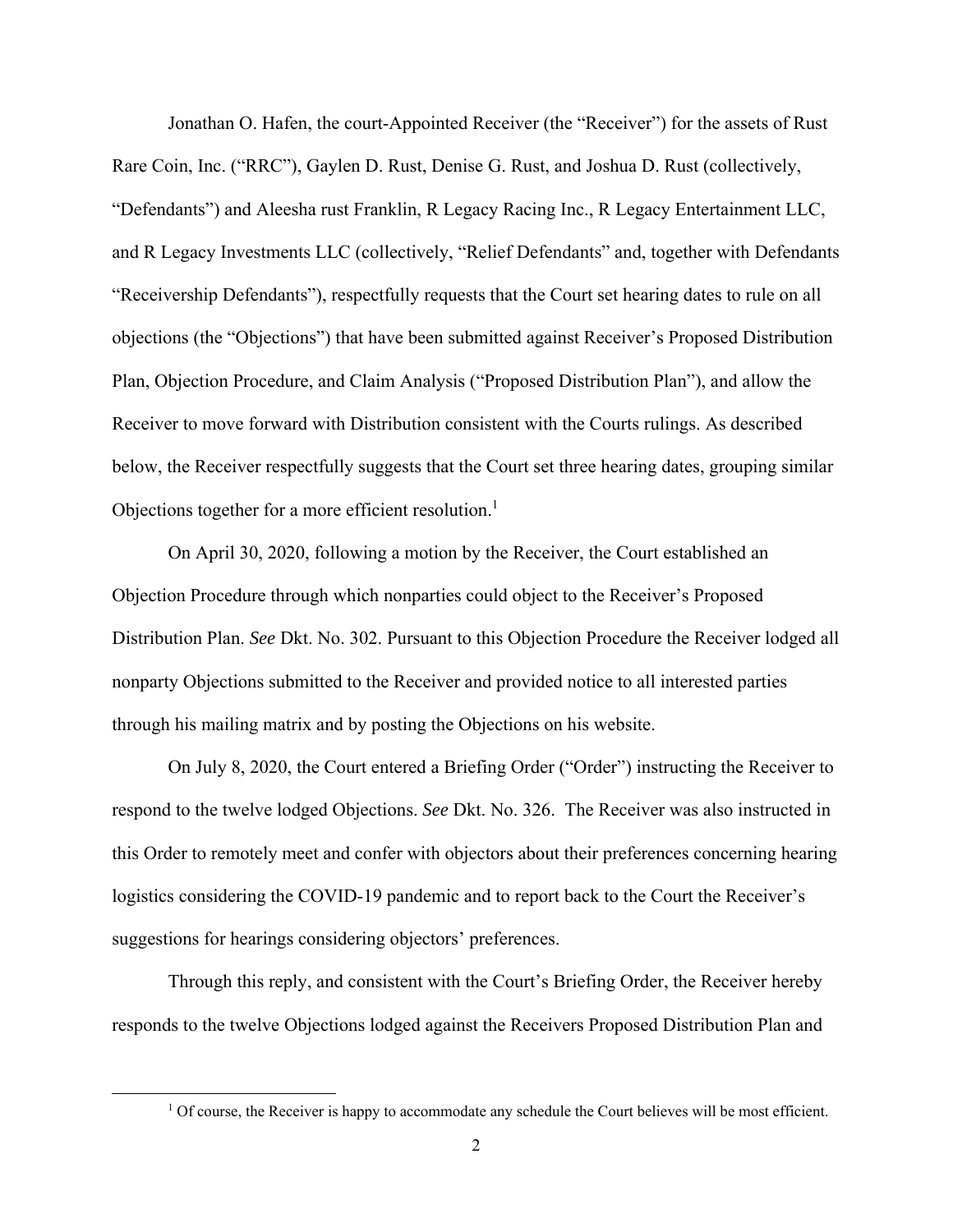respectfully requests that the Court set three hearings to (1) rule on the Objections received by the Receiver in opposition to the Proposed Distribution Plan by category and (2) grant the Receiver permission to move forward with the distribution of funds in accordance with the Receiver's Proposed Distribution Plan as modified by any rulings in the above-mentioned hearings.

## **I. Receiver's Analysis of Objections**

After reviewing both the Formal and Informal Objections submitted, the Receiver determined that the Objections generally fall into three categories, as they were lodged with the Court: (1) Objections to the method or "Distribution Approach" proposed by the Receiver for Distribution of Funds and Claim Analysis, (2) Objections to the inclusion of certain claimants in the fourth class of priority claims, currently including both unsecured creditors and defrauded investors and (3) an Objection made by Peter Guyon challenging various actions of the Receiver and this Court's jurisdiction over the above-captioned matter. Each of these Objection categories are responded to and discussed in greater detail below.

The Receiver believes that, in his professional judgement, the Proposed Distribution Plan is in the best interest of the Receivership Estate, provides the most equitable distribution to Claimants, and complies with applicable law. In preparing the Proposed Distribution Plan, the Receiver consulted with both the Commodity Futures Trading Commission ("CFTC") and the Utah Division of Securities ("UDOS") to obtain their perspective and input on the Plan prior to filing it with the Court. The Receiver maintains that the methods, classifications, and procedures proposed in his Proposed Distribution Plan are the most equitable and precedent-consistent approach to distribution of recovered funds, while at the same time recognizing that the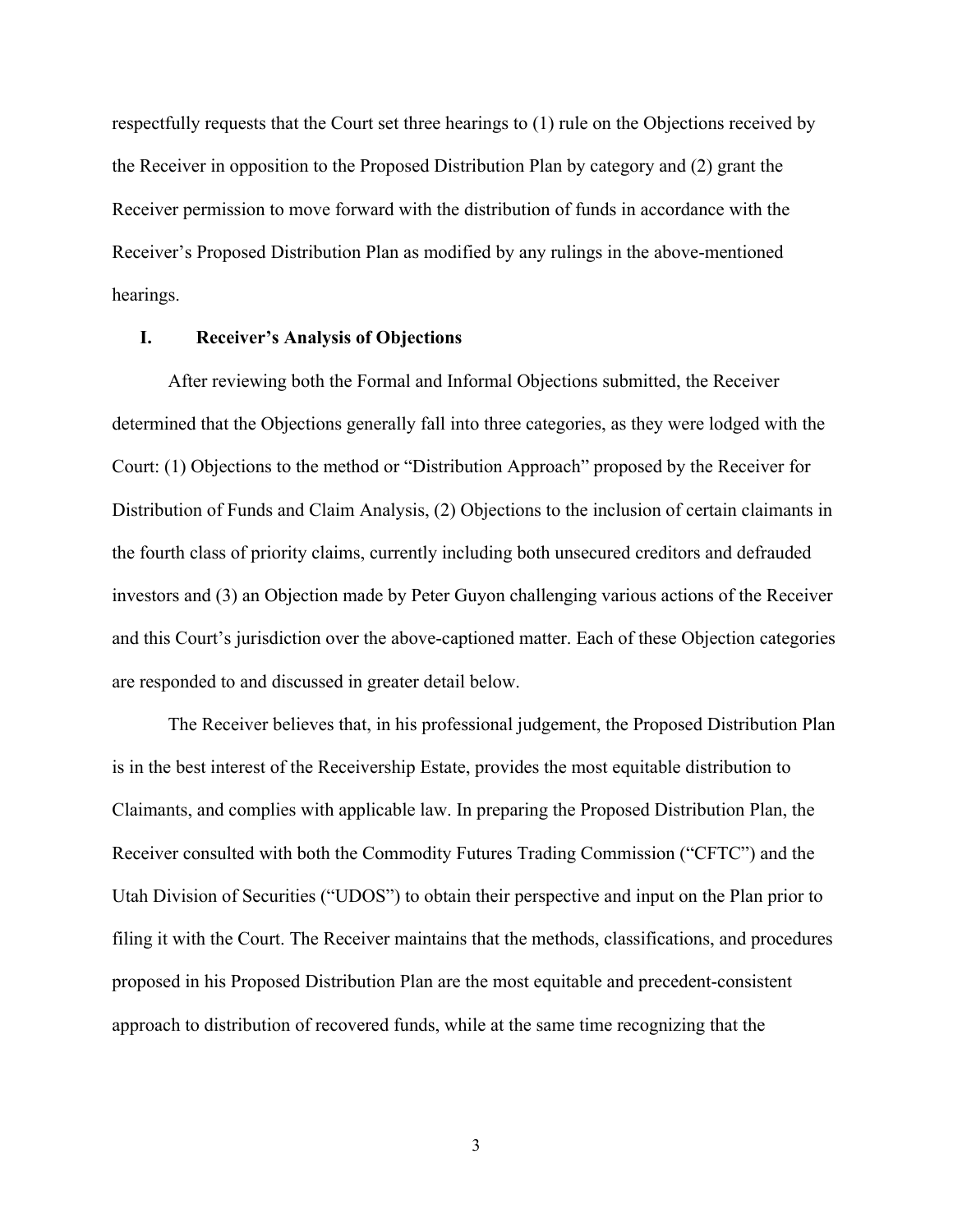nonparties' concerns are valid, reasonable, and reflect the difficultly of resolving competing interests among the victims of Receivership Defendants' scheme.

The Court has broad discretion and power in the administration of a federal equity receivership and the distribution of all assets collected by the Receiver. *S.E.C. v. Vescor Capital Corp.*, 599 F.3d 1189, 1194 (10th Cir. 2010). The Receiver's main objective is the timely and efficient distribution of collected assets for the benefit of the victims. The following responses serve to further explain the Receiver's reasoning for selecting the methods and categories that he did and to address specific concerns of objectors.

# *1. Objections to the Method or "Distribution Approach" Proposed by the Receiver for Distribution of Funds and Claim Analysis*

The Receiver received Objections from five nonparties who object to various features of the method proposed by the Receiver for distribution of recovered funds.

Alan Lambert. Alan Lambert objects to the Receiver's use of the rising tide method of distributing funds. Mr. Lambert objects to the use of the rising tide method for distribution of funds, arguing that it fails to consider that some distributions made by RRC were to investors in service of loans and taxes in order to further invest in the Silver Scheme. Mr. Lambert asserts that by using the rising tide method the Receiver will be engaging in a "virtual" claw back from those who have received a portion of their investment back while ignoring those who have received back their entire investment. The Receiver understands Mr. Lambert to be advocating use of a net loss distribution method instead of a rising tide method. *See* Objection of Alan Lambert, attached as Exhibit A.<sup>2</sup>

<sup>&</sup>lt;sup>2</sup> Although the Receiver previously lodged the Objections with the Court, the Receiver has included the Objections as exhibits here for the convenience of the Court and the nonparties who may not have ready access to the docket.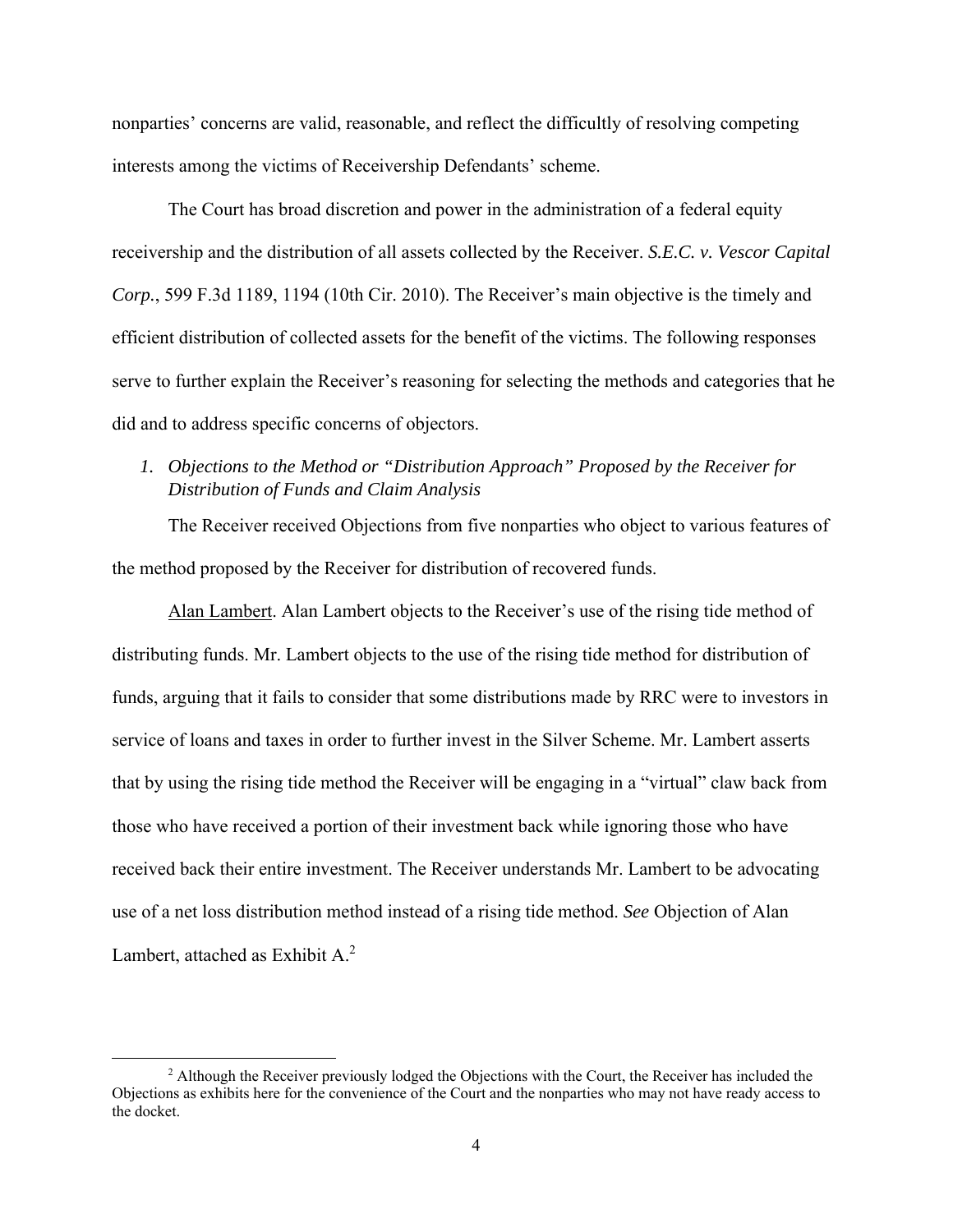As explained in the Receiver's original motion to approve the Proposed Distribution Plan, the rising tide method of distribution strikes an equitable balance between those investors who were in the scheme for longer periods of time and therefore received pre-receivership disbursements and those investors who invested near the end and are unlikely to have received any disbursements from the scheme. The Silver Pool scheme took place over a period of at least 10 years. Some of the investors were long-term investors who invested very early on and others invested mere hours before the Court froze all assets of the Receivership Defendants. The rising tide's inherent equity is part of the reason that it "appears to be the method most commonly used (and judicially approved) for apportioning receivership assets." *S.E.C. v. Huber*, 702 F.3d 903, 906 ( $7<sup>th</sup>$  Cir. 2012). The rising tide method aims to "equalize recovery for victims regardless of whether the recovery comes before or after the commencement of the [receivership]," serves equity and is the best fit to account for the large variety of victims of the Receivership Defendants' scheme. *See* Michael L Martinez, *The Ebb of Rising-Tide Distributions in Ponzi Scheme Bankruptcies*, 35 AM BANKR INST J 16 (June 2016).

 When evaluating the Proposed Distribution Plan, the Receiver considered other possible distribution methods, including the net loss method. Although Courts have employed a net loss methodology in appropriate circumstances, this method suffers from significant deficits and would, in the Receiver's view, create inequities in these factual circumstances. Specifically, a net loss method would disregard amounts distributed to the claimant during pre-receivership periods, focusing instead on the amount of the claimant's net loss on the date the receivership started. *See S.E.C. v. Par*., 2010 WL 5394736, at \*7 (D.S.C. Feb. 10, 2010) (holding, "[a] closer examination of [the net loss distribution] proposal reveals that it suffers from serious flaws and produces inequitable results because it ignores the illegal activities of the defendants, including the fact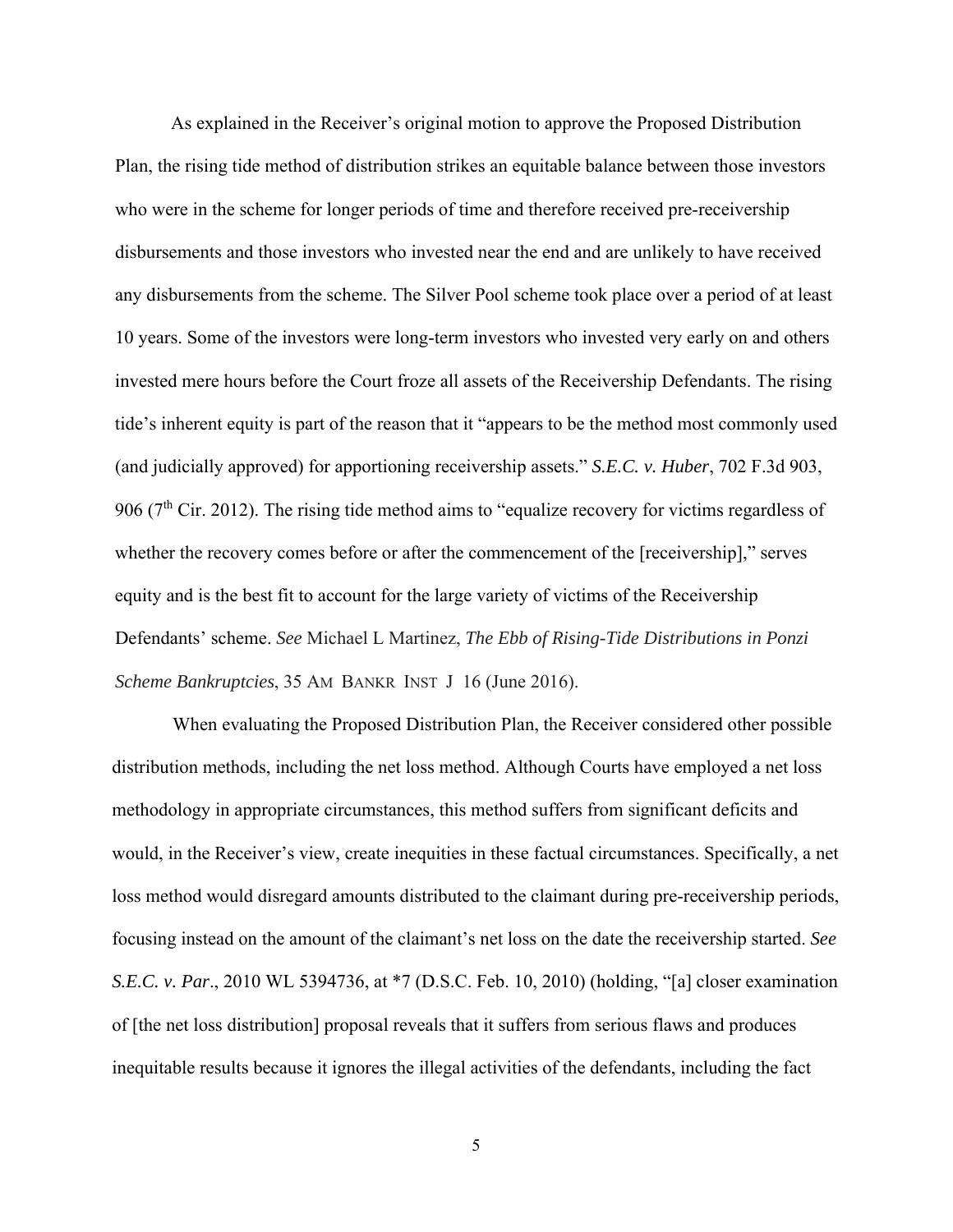that the money paid to those investors during the course of the scheme came from other victims of the fraud."(internal citations omitted)). Under some circumstances, this could be an equitable means of distributing assets. However, the Receiver believes the facts of this case would make the net loss method inherently inequitable.

Net loss may be an attractive method when facing a case in which a large number of claimants will receive no recovery under the rising tide method.<sup>3</sup> Here, the Receiver's initial analysis has shown that at least 75% of allowed claims will receive a distribution under the rising tide approach. Moreover, those who have received no pre-receivership distribution account for a significant number of the investors who have submitted a claim for repayment. In the final years of the Silver Pool, Receivership Defendants engaged in a massive push to increase investment to fund payment requests from earlier investors. This resulted in a large group of defrauded investors who received no pre-receivership distributions. Given the large increase in investors during the final years of the scheme, a distribution method that fails to recognize that some investors have already recouped portions of their investment while others have recouped nothing would be fundamentally inequitable.

Mr. Lambert also objects to the extent that the Receiver is not seeking to recover prereceivership disbursements when the recipient received less than their principal investment amount. In theory, bringing all of the investors back to "zero" could then allow a pure pro rata distribution. But in most cases, Utah law does not allow the Receiver to seek disgorgement of disbursements in amounts less than the investor's initial principal investment. This is because

<sup>3</sup> *See, e.g.*, *S.E.C. v. Byers*, 637 F. Supp. 2d 166, 182 (S.D.N.Y. 2009) (affirming use of the net investment method where 45% of investors would receive no distribution under the rising tide method); *U.S. Commodity Futures Trading Comm'n v. Barki, LLC*, 2009 WL 3839389, at \*2 (W.D.N.C. Nov. 12, 2009) (finding the net investment method most equitable where 55% of investors would receive no distribution under the rising tide method); *but see*, *Lake Shore Asset Mgmt. Ltd.,* 2010 WL 960362, at \*10 ("The fact that certain investors may not receive a distribution under the 'Rising Tide' method is . . . not germane.").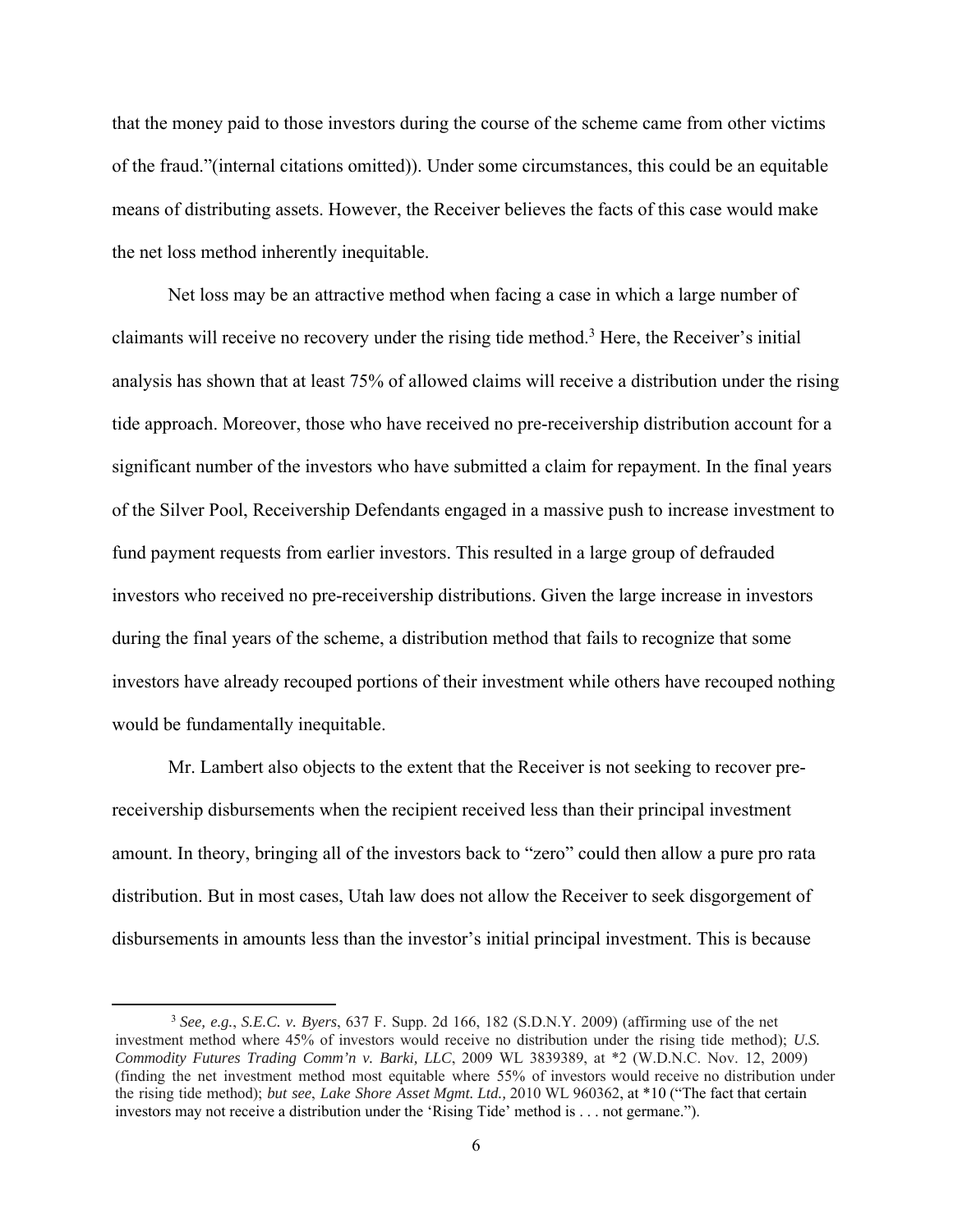Courts routinely hold that transfers in excess of an innocent investor's initial principal investment can be recovered as fraudulent transfers. *Miller v. Wulf*, 84 F. Supp. 3d 1266, 1274 (D. Utah 2015); *see also Donell v. Kowell*, 533 F.3d 762, 777 (9th Cir. 2008). The fraudulent nature of these transfers are what allow the Receiver to recover them or "claw" them back. The Receiver does not have the similar ability to claw back amounts less than the investor's initial principal investment in the absence of other factors such as a lack of good faith. *See Klein v. King & King & Jones, P.C.*, No. 2:12-cv-00051, 2013 WL 4498831, at \*2 (D. Utah Aug. 19, 2013). The Receiver intends to seek all amounts for which he has a legal basis to make a claim, but the weight of precedent makes clear that the Receiver does not have a basis to pursue disbursements that total less than the recipient's initial principal investment in the majority of cases.

The Receiver maintains his position that the rising tide method of distribution is the most equitable and well suited to this particular case and respectfully requests that the Court deny Mr. Lambert's objection and allow the Receiver to move forward with distribution according to the rising tide method.

Wayne Hall. The Receiver also understands Mr. Hall to object to the rising tide method, although Mr. Hall did not specifically call out the name of the method. To the extent that Mr. Hall's objection is to the use of a rising tide distribution the Receiver's response to Mr. Hall is the same as the response to Mr. Lambert laid out above. Mr. Hall asserts that he has never received a distribution from RRC, in which case a rising tide distribution method may favor his position. *See* Wayne Hall Objection, attached as Exhibit B, ¶ 3.

Adam Wells. Mr. Wells objects to investors and claims being treated as a group and requests that each claim be 'reviewed and considered individually." *See* Adam Wells Objection,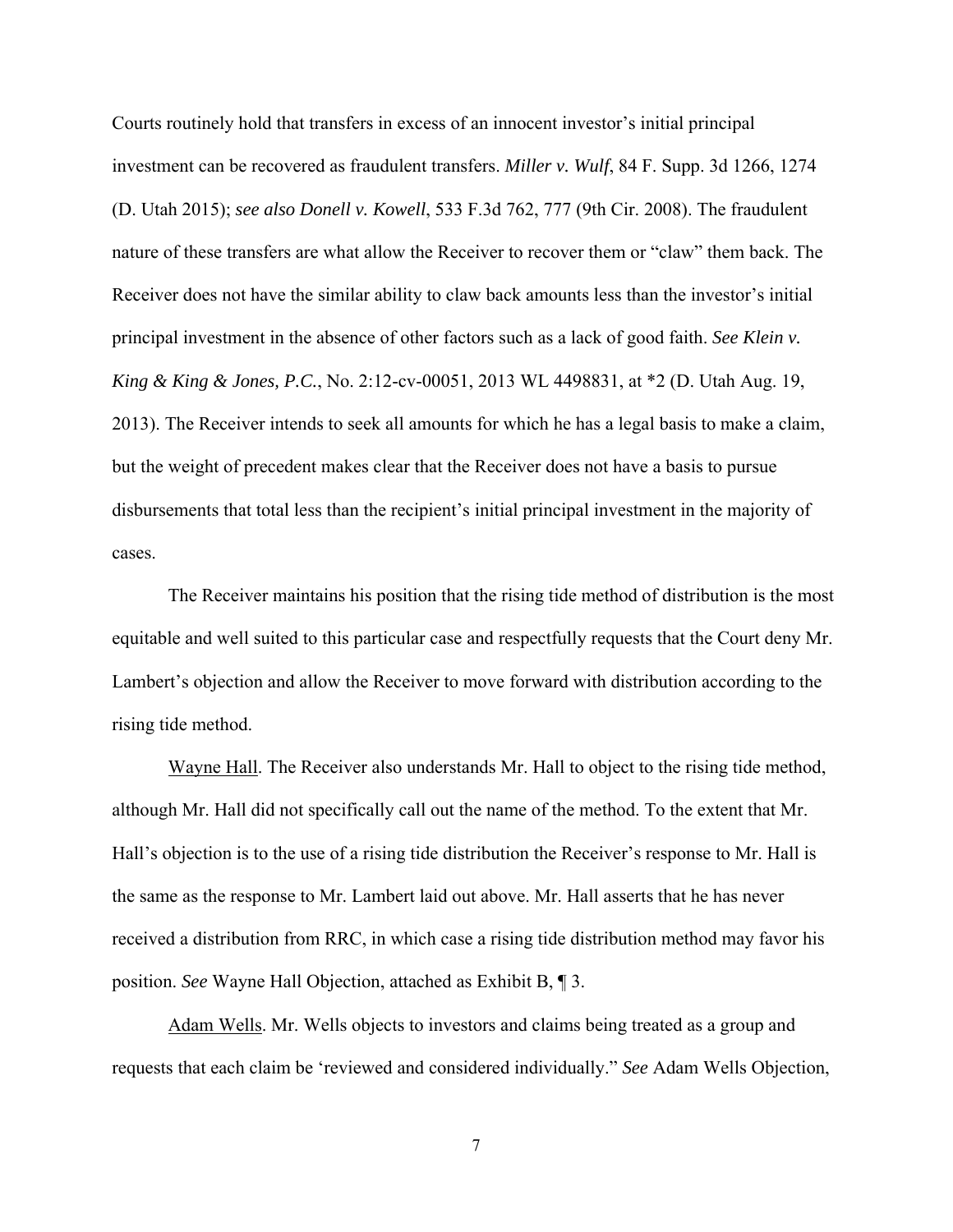attached as Exhibit C. Mr. Wells also asks for consideration of the fact that much of his distribution from the scheme was immediately reinvested.

As described in his original motion, the Receiver is considering each claim individually and doing a thorough analysis of all distributions, investments, and re-investments. Each claim is being analyzed individually and, at the conclusion of all claim analysis, the Receiver will issue a Claims Analysis Report (Report) detailing the determinations made for each individual claim. All those creditors who submitted a Claim, including Mr. Wells, will be sent a copy of the Report before filing and will have an opportunity to object to the Receiver's analysis of their specific claim. The Receiver's current procedure for claims analysis comports with the requests contained in Mr. Wells' objection and the Receiver does not believe that any further action by the Court is needed in response.

Catherine Binsacca. Mrs. Binsacca objects to the fact that distributions from the Silver Pool will be considered as recoupment of the Binsacca's investment when those funds went to pay taxes and interest on loans that formed the basis of the Binsaccas investment in the Silver Pool. *See* Catherine Binsacca Objection, attached as Exhibit D.

The Receiver recommends that the Court not consider the ultimate fate of disbursements made to investors when evaluating the Proposed Distribution Plan and any distribution methodology. First, offsets for fees associated with money management such as taxes, loan fees, or interest payments are difficult to limit and define. *See Donell*, 533 F.3d at 779. Second, the complex tracing and questions of proof required to consider investor offsets for taxes, loan fees, and interest payments would impose an enormous administrative burden on the Receivership Estate and would not be an effective use of the Estate's resources. *Id.* Third, it would be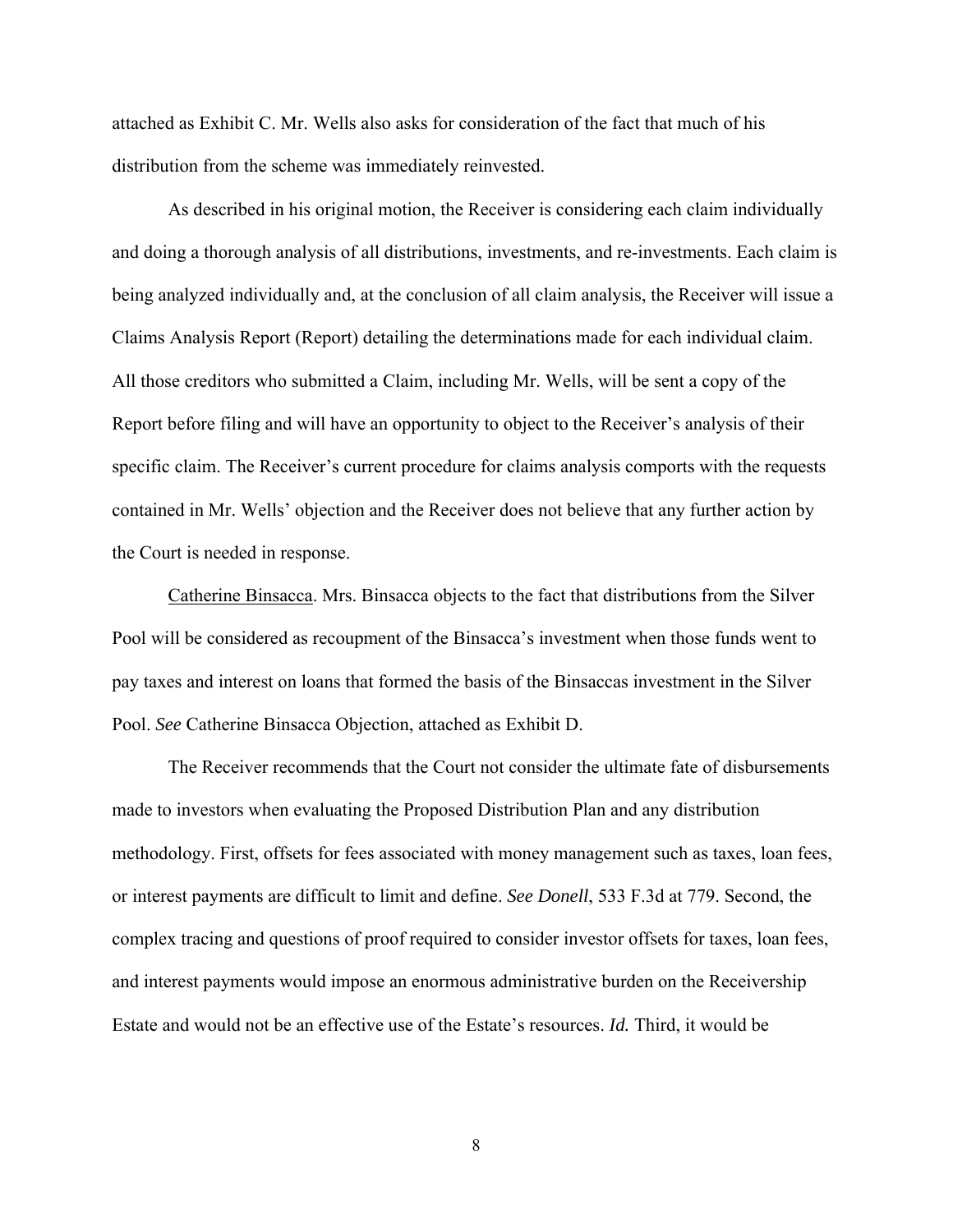inequitable to prioritize some investors over others simply because those investors used the funds they received to make debt payments or to pay taxes. *Id.*

There is also no basis for an offset to gains received from a Ponzi scheme in UFTA. *Janvey v. Alguire*, 647 F.3d 585, 602 (5th Cir. 2011). At its base, disbursements from the Silver Pool to investors were payments from other defrauded investors, regardless of the use of those funds after disbursement. These pre-receivership disbursements should be credited against an investor's principle. The Receiver respectfully requests that the deny Mrs. Binsacca's objection and decline to consider the purpose for which fraudulently transferred funds were used.

## *2. Receiver's Response to Objections to Classification of Claimants*

The Receiver received roughly<sup>4</sup> seven Objections from nonparties relating to the proper categorization of claimants in the Proposed Distribution Plan. Most of these Objections concern the fourth category, which groups both non-investor unsecured creditors and defrauded investors together. One group of nonparty objectors<sup>5</sup> assert that non-investor unsecured creditors ("unsecured creditors") should be in a higher priority class than defrauded investors. A second group of nonparty objectors<sup>6</sup> ("defrauded investors"), conversely, want unsecured creditors classified below defrauded investors in priority. Finally, Mr. Thomas Williams seeks the inclusion of a "bailment" or "warehousing" classification.

a. Thomas Williams' Objection

Mr. Williams requests the creation of a separate and higher priority class of claimants for those individuals who purchased goods from RRC and merely wanted to have a

<sup>4</sup> Some Objections were sent in multiple times by different nonparties or later supplemented. This category also contained the most groups of nonparties objecting all together. 5

 $<sup>5</sup>$  This group consists of three separate objections submitted by Sara McCormick, Chase Taylor, and as a</sup> group Daxson hale, Jared Clark Gay and J. Scott Rakozy.

<sup>&</sup>lt;sup>6</sup> This group consists of Alice B. Jones, Jennifer Jones Clawson, Bryan Douglas Jones, Lindsay Erin Jones, Courtney Jones Nielsen, Kathleen Barlow, Gloria Barlow, Phyllis Bowman, David Bowman, Sarah Bowman and various related entities and trusts.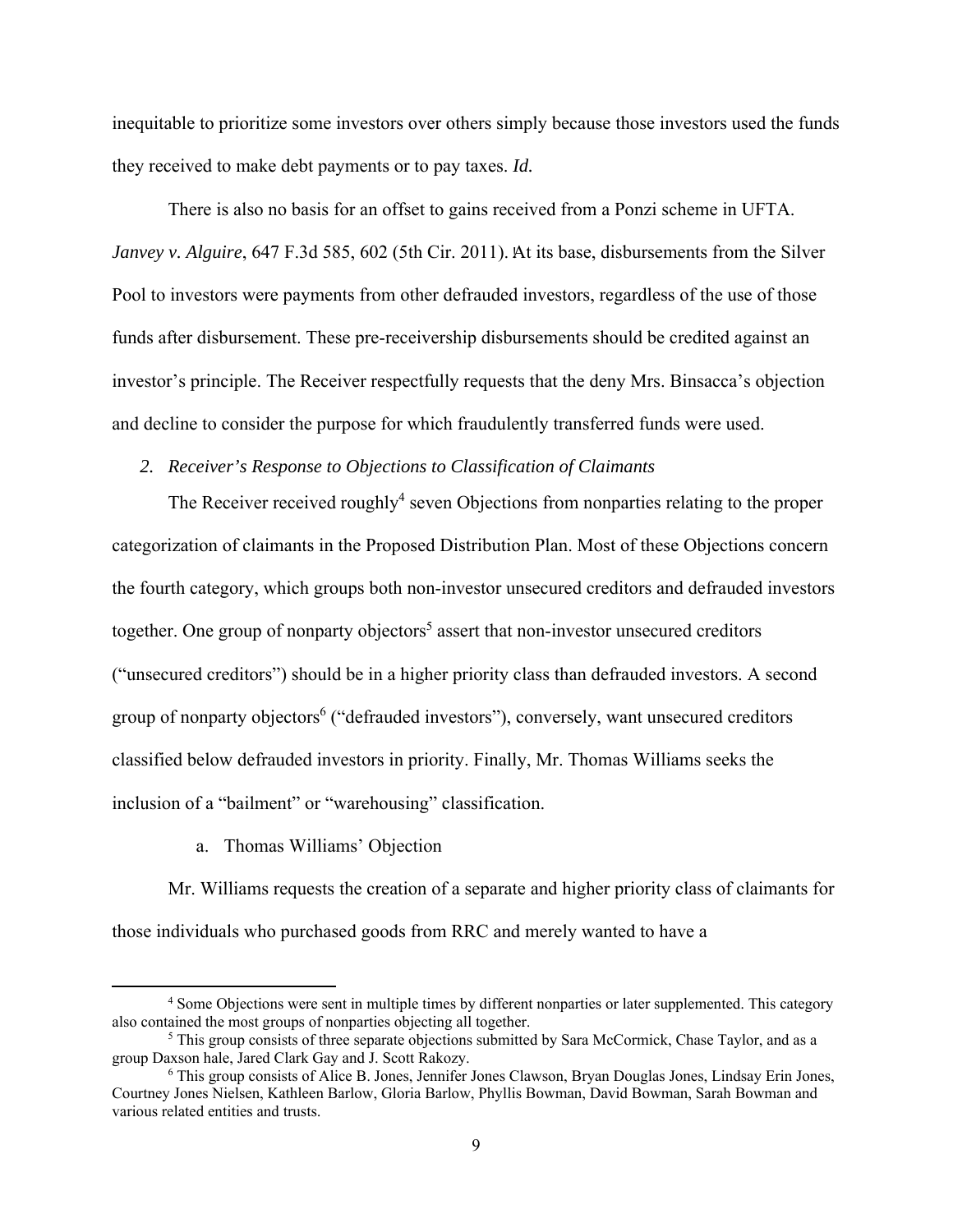"warehousing/bailment" relationship with RRC rather than being considered an investor in the Silver Pool. *See* Thomas Williams Objection, attached as Exhibit E.

The Receiver has previously addressed claims related to RRC customers who had consignment, appraisal, and similar relationships with RRC. *See* Dkt. Nos. 168, 281, 295. The Receiver does not dispute Mr. Williams' assertion of what constitutes a bailment under Utah law and has returned specific items to identifiable owners who had brought them to RRC to merely warehouse or consign them. *See id.* Unfortunately, the Receiver's investigation has revealed that Mr. Williams is not similarly situated to the owners of identifiable RRC inventory items.

Mr. Williams asserts in his Objection that he wrote a check for \$30,000 to RRC to "purchase and warehouse silver for him." Unfortunately, when the Receiver was appointed, there is no evidence that silver belonging to Mr. Williams was present at RRC. Nor was the Receiver able to identify a purchase of silver corresponding to Mr. Williams' order in the records of the Receivership Defendants. It appears that Receivership Defendants merely accepted Mr. Williams' payment and either never ordered his goods or ordered his goods and subsequently liquidated them to make payments to other investors. If Receivership Defendants ever did purchase \$30,000 of silver on behalf of Mr. Williams, that silver was not present at RRC at the time of the Receiver's appointment. In the absence of identifiable goods being held in Mr. Williams' name, Mr. Williams has no special property interest and is, therefore, in the same position as other unsecured creditors. *See* UTAH CODE § 70A-2-501(1), -502(2). Consequently, the Receiver respectfully requests that the Court deny Mr. Williams' objection and decline to create another higher priority class for "bailment/warehousing" claimants.

b. Unsecured Creditors' Objection to Inclusion in Fourth Priority Class

The unsecured creditors include customers who sold items to RRC prior to appointment of the Receiver but who never received payment due to the asset freeze, employees who never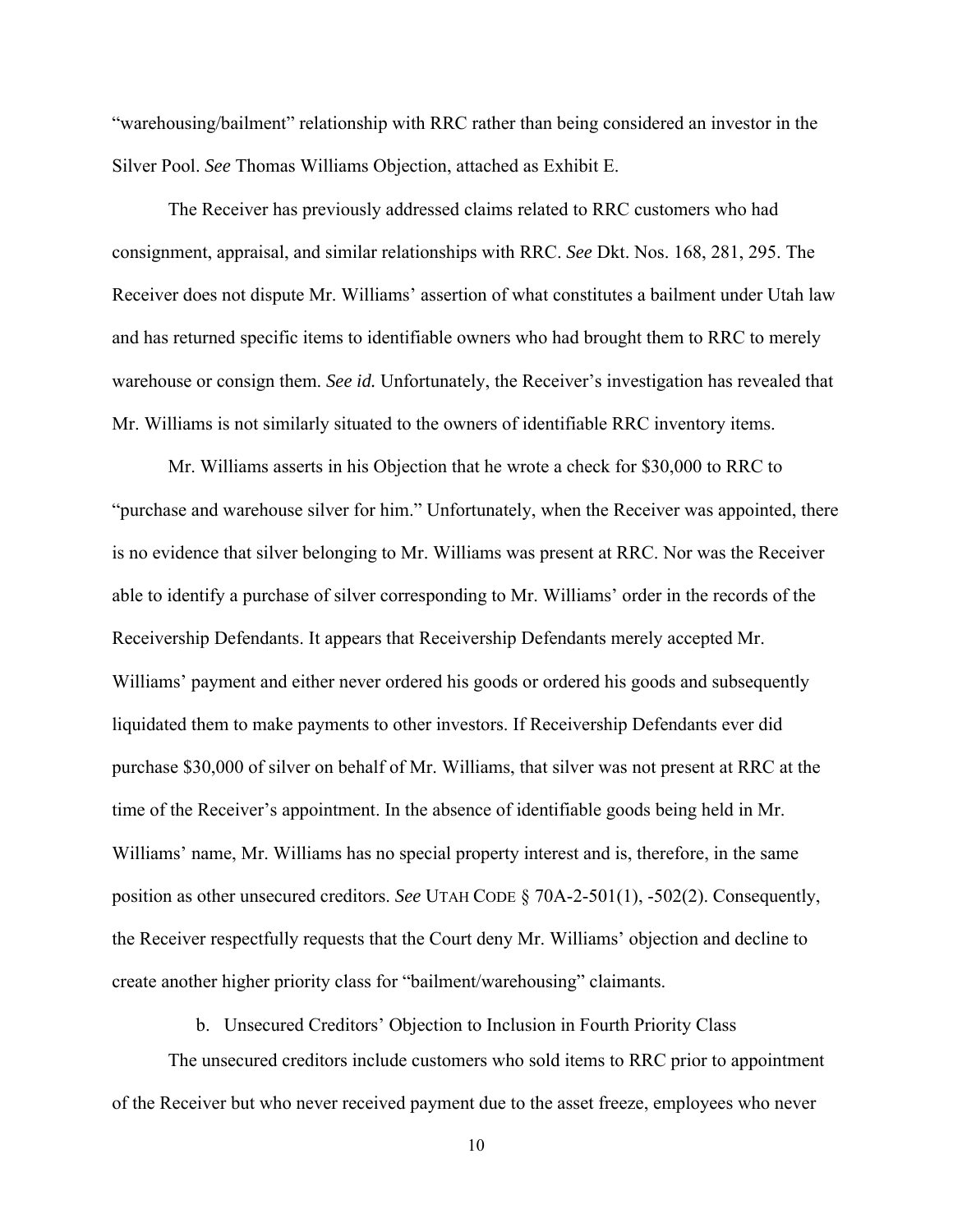received all of their compensation, and vendors who provided a service to RRC or their related entities but who did not receive payment prior to appointment of the Receiver. The unsecured creditors argue that they did not engage in any inherently risky behavior, such as investing. These creditors also argue that the unsecured creditors are more likely to be low wage workers trading their time for pay rather than investors trying to grow their disposable income. *See* Unsecured Creditors' objections, attached as Exhibits F, and G.

The Receiver maintains that equity is served by classing unsecured creditors alongside defrauded investors. The guiding principle should be that "any distribution should be done equitably and fairly, with similarly situated investors or customers treated alike." *Sec. & Exch. Comm'n v. Homeland Commc'ns Corp.*, 2010 WL 2035326, at \*2 (S.D. Fla. May 24, 2010) (quoting *S.E.C. v. Credit Bancorp. Ltd.*, 2000 WL 1752979, at \*13 (S.D.N.Y. Nov. 29, 2000)). Receivership Defendants operated a labyrinth of organizations and entities, all of which were comingled with and—in most cases—dependent on defrauded investor money. It is true that employees, customers and vendors were engaging in what they presumed to be a risk-free transaction, but any recovery in a distribution process will ultimately come from funds sourced from defrauded investors. Inclusion of unsecured creditors in the fourth priority class strikes an appropriate balance between the innocent behavior of unsecured creditors and the fact that investors were unwittingly funding the entire enterprise.

> c. Defrauded Investors' Objection to the Inclusion of Unsecured Creditors in the Fourth Priority Class

The defrauded investors group objects to the inclusion of unsecured creditors in the fourth priority class and argue that unsecured creditors should be classed below investors for purposes of distribution. *See* Defrauded Investors' objections, attached as Exhibits H, and K.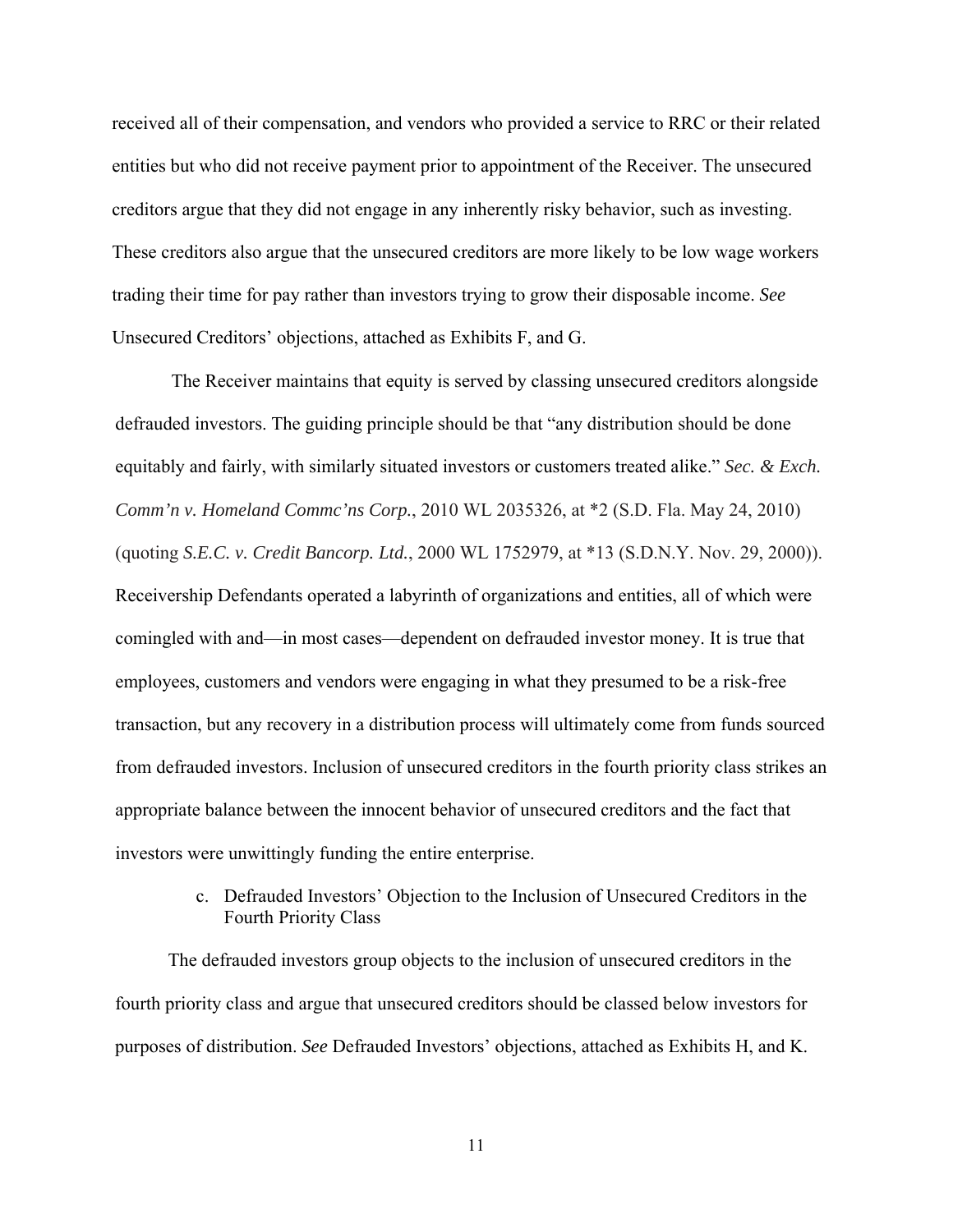The Receiver maintains that equity is best served by both the unsecured creditors and defrauded investors being included in the fourth priority class. The Receiver's initial analysis of Claims shows that although unsecured creditor claims account for less than five percent of the total repayment claims, and if not included in the fourth priority class it is unlikely that unsecured creditors will receive any recovery. Inclusion of unsecured creditors in the fourth priority class strikes an appropriate balance between the innocent behavior of unsecured creditors and the fact that investors were unwittingly funding the entire enterprise. The Receiver respectfully requests that both objections to class unsecured creditors above and below defrauded investors be denied.

### *3. Receiver's Response to Guyon Objection*

Mr. Guyon lodged a broad Objection challenging various actions of the Receiver and this Court's jurisdiction over the above-captioned matter, which is an enforcement action brought by government agencies. Mr. Guyon further asserted various legal challenges to the propriety of the Receivership and sought to have certain questions of law certified to the Utah Supreme Court. *See* Peter Guyon Objection, attached as Exhibit L.

Mr. Guyon's Objection is largely inappropriate for resolution through the Summary Disposition Procedure established by the Court. The purpose of the Summary Disposition Procedure was to allow resolution of narrow disputes related to the ownership of certain property and to allow nonparties to be heard on issues such as the Proposed Distribution Plan. *See* Dkt. No. 165 (establishing Summary Disposition Procedure). When the Receiver requested that the Court establish the Summary Disposition Procedure it was with the understanding that the procedure would not be used "to resolve traditional 'clawback actions' from 'net winners.'" Dkt. No. 155 at 2. It was expressly contemplated that these more substantive issues would be resolved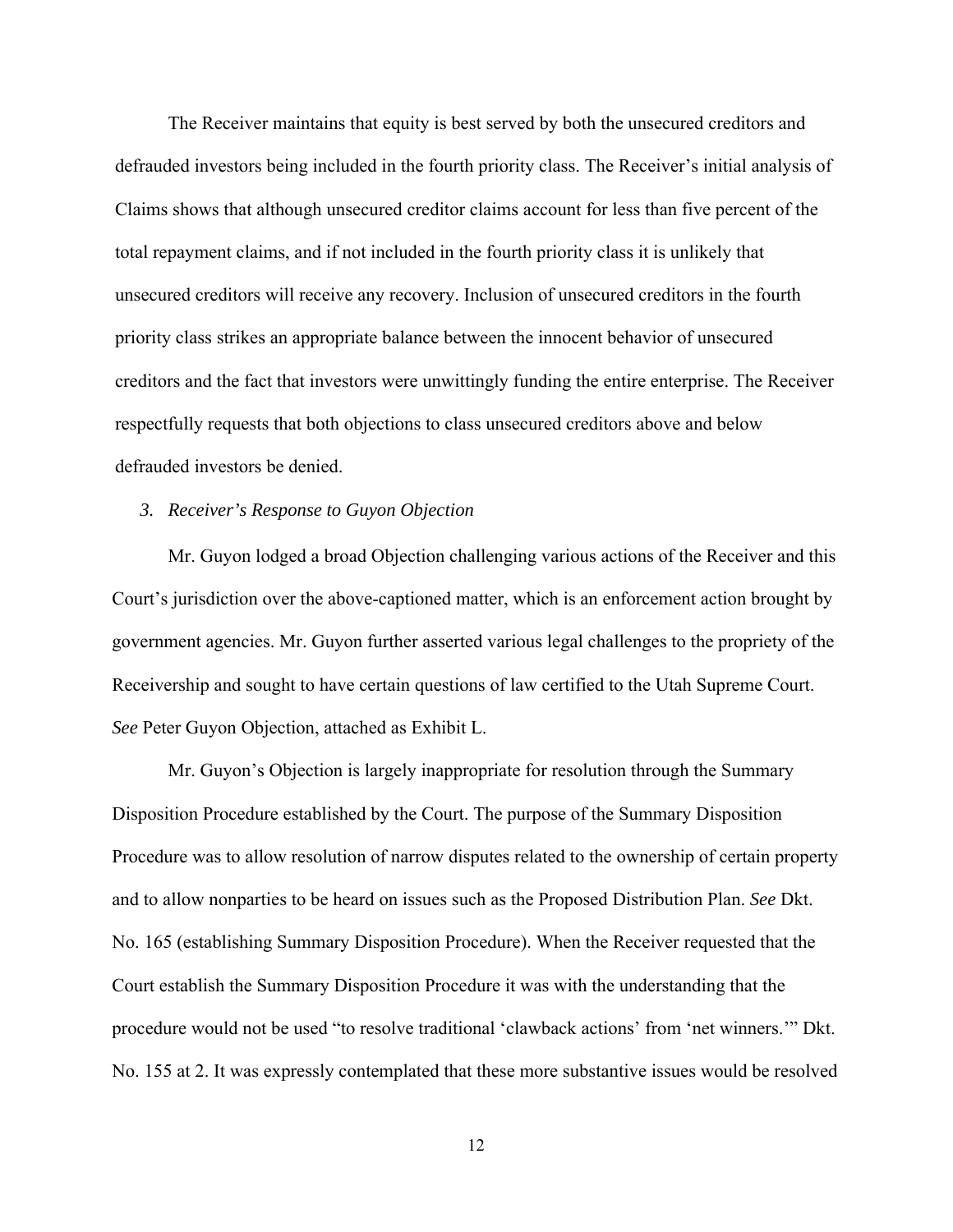through ancillary actions. *Id.* Similarly, in its Order Establishing Objection Procedure, the Court indicated that parties "wishing to object to the Receiver's Proposed Distribution Plan" could do so. *See* Dkt. No. 302.

Mr. Guyon's Objection is largely unconcerned with the issues presently before the Court related to the Proposed Distribution Plan. Instead, Mr. Guyon's Objection seeks to challenge various past actions of the Receiver, to question this Court's jurisdiction over the underlying government enforcement action, and to certify questions of law to the Utah Supreme Court. Although such arguments may be appropriate in an ancillary action related to amounts owed by Mr. Guyon to the Receivership Estate, no such action has yet been filed. If the Receiver decides to initiate litigation against Mr. Guyon to recover fraudulently transferred funds, Mr. Guyon will have standing, as a party, to pursue many of the Objections that he has submitted here.<sup>7</sup> Such an ancillary proceeding would the appropriate venue for Mr. Guyon's broad challenges, but Mr. Guyon should not be allowed to litigate such a potential ancillary action through the Summary Disposition Procedure.

Moreover, as a non-party, Mr. Guyon lacks standing to challenge the Court's jurisdiction over the enforcement action brought against Receivership Defendants or other determinations of the Court with respect to the actions of the Receivership Defendants, the propriety of the appointment of the Receiver, and the Court's other findings. Allowing nonparties to challenge the Court's rulings in the above-captioned enforcement action would not serve the interests of judicial economy and would only serve to interfere in the government's action against the Receivership Defendants.

<sup>7</sup> Mr. Guyon's Objection is also not ripe for resolution. *Texas Brine Co., LLC & Occidental Chem. Corp.*, 879 F.3d 1224, 1229 (10th Cir. 2018) (holding, "[t]he purpose of the ripeness doctrine is to prevent the premature adjudication of abstract claims.")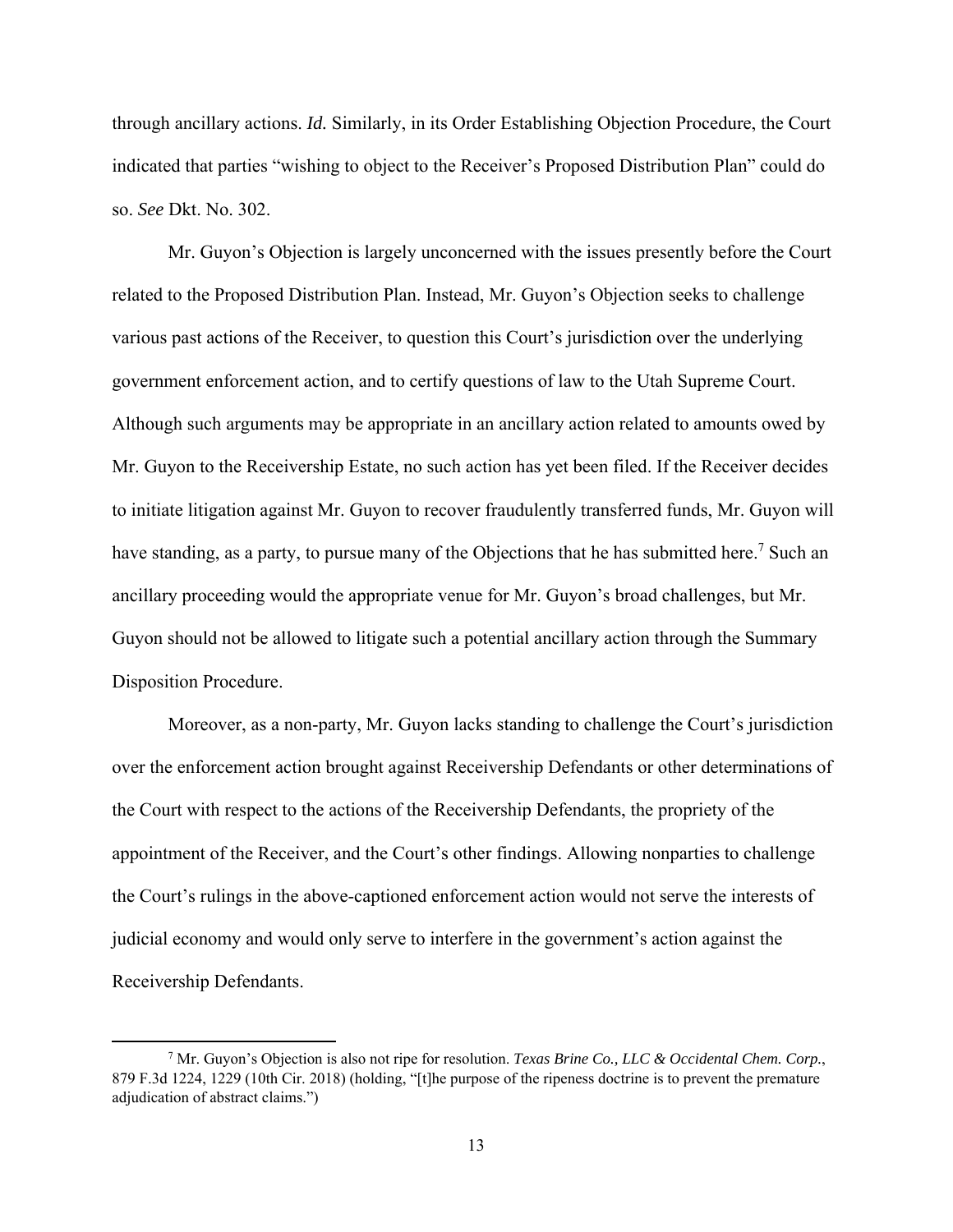To the extent Mr. Guyon's Objection challenges his classification as an investor, it is not relevant to the issues being presented with respect to the Proposed Distribution Plan—i.e., what method should be used to distribute funds in the event the Receiver makes a distribution. Whether Mr. Guyon is properly classified as an investor should be addressed either in an ancillary proceeding with the benefit of full discovery processes, or through the Receiver's Claims Analysis Process. But that issue is not before the Court at this time.

For these reasons, the Receiver respectfully requests that the Court deny Mr. Guyon's Objection.

- 4. *Receiver's Recommendations for Hearings After Conferring with Objecting Non-Parties*  The Receiver was able to meet and confer with almost all objecting nonparties and makes the following suggestions:
	- 1. The Receiver respectfully requests the Court schedule three separate telephonic<sup>8</sup> hearings to address each category of Objections identified above.
	- 2. The Receiver respectfully requests that all objecting non-parties have an opportunity to speak at the hearing addressing their Objection and has encouraged non-parties who submitted group objections to elect a single spokesperson.

## **CONCLUSION**

The Receiver respectfully requests that the Court to set hearings to rule on the above detailed objections and ultimately allow the Receiver to proceed with a Distribution Plan consistent with the Court's rulings in said hearings.

<sup>&</sup>lt;sup>8</sup> One objector did request an in-person hearing. However, the current uncertainty related to the COVID-19 pandemic renders an in-person hearing impractical. Approval of a distribution plan is necessary before any distributions can take place. Given the significant hardships affecting victims of the Receivership Defendants' scheme, the Receiver is reluctant to delay approval of a distribution plan and would urge the Court to move forward with telephonic hearings.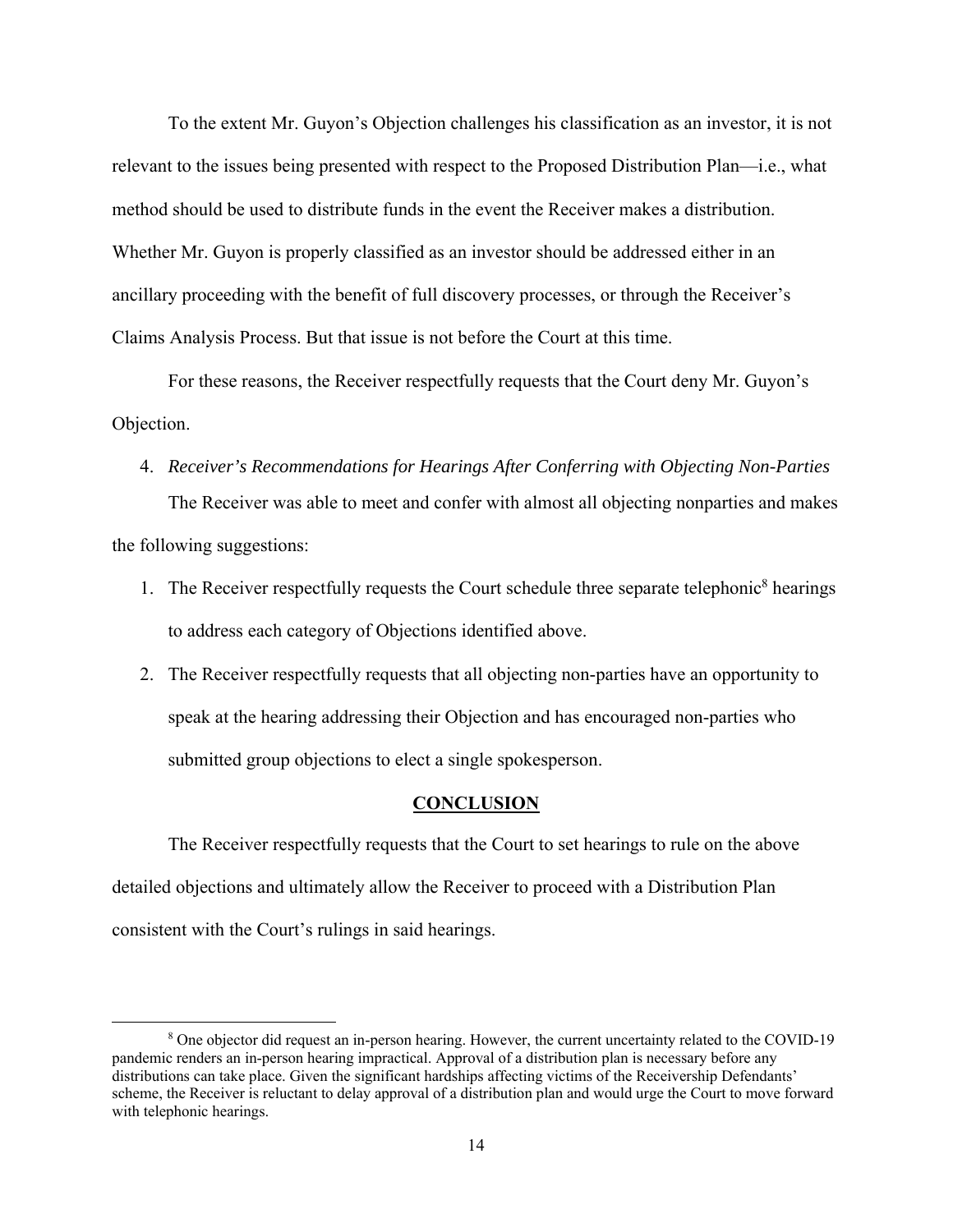DATED this 21st day of July 2020.

# **PARR BROWN GEE & LOVELESS**

 */s/ Cynthia D. Love* 

Joseph M.R. Covey Cynthia D. Love

*Attorneys for Receiver Jonathan O. Hafen*